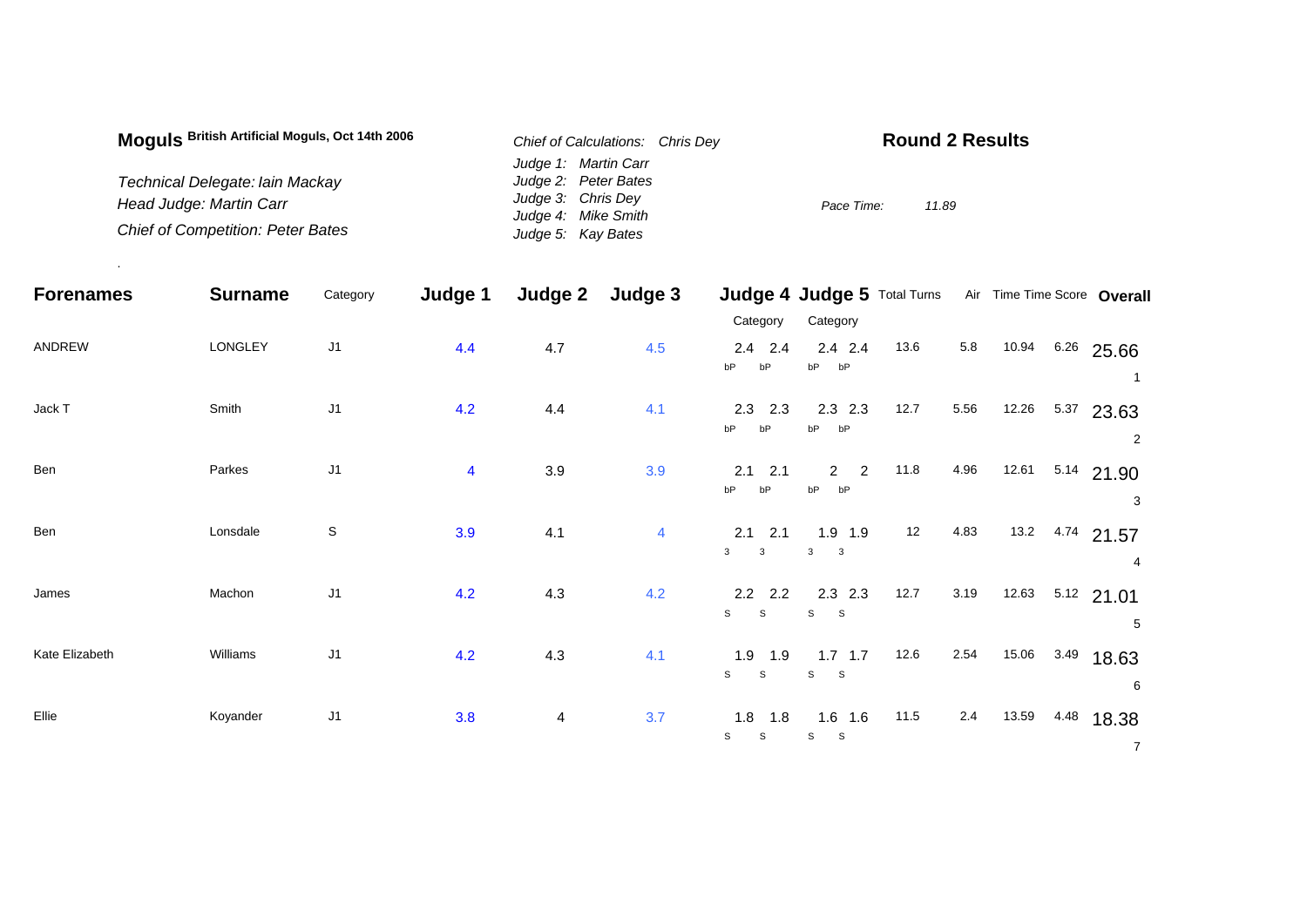| <b>Forenames</b> | <b>Surname</b> | Category       | Judge 1 | Judge 2 | Judge 3 | Category                        | Judge 4 Judge 5 Total Turns<br>Category |      |      | Air Time Time Score Overall |      |             |
|------------------|----------------|----------------|---------|---------|---------|---------------------------------|-----------------------------------------|------|------|-----------------------------|------|-------------|
| Heather          | Thexton        | J1             | 3.5     | 3.7     | 3.4     | $1.8$ 1.8<br>S<br>$\mathbf{s}$  | $2.1$ 2.1<br>S<br>$\mathbf{s}$          | 10.6 | 2.76 | 14.69                       | 3.74 | 17.10<br>8  |
| Frank            | Reardon        | S              | 3.1     | 3.4     | 3       | 0.4<br>0.4<br>T<br>$\top$       | $0.5$ 0.5<br>$T$ T                      | 9.5  | 0.59 | 12.25                       | 5.38 | 15.47<br>9  |
| Peter            | Speight        | C <sub>2</sub> | 3.2     | 3.6     | 3.1     | 1.1<br>1.1<br>S<br>$\mathbf{s}$ | $1.4$ 1.4<br>$S_S$                      | 9.9  | 1.77 | 14.99                       | 3.53 | 15.20<br>10 |
| Matthew          | Garvey         | J1             | 3.4     | 3.4     | 3.2     | $1 \quad 1$<br>S.<br>S          | $1.3$ 1.3<br>S<br>$\mathbf{s}$          | 10   | 1.63 | 15.06                       | 3.49 | 15.12<br>11 |
| David            | Thexton        | C <sub>2</sub> | 1.7     | 1.5     | 1.6     | 1.1<br>1.1<br>D<br>D            | $1 \quad 1$<br>D<br>D                   | 4.8  | 1.53 | 16.29                       | 2.66 | 8.99<br>12  |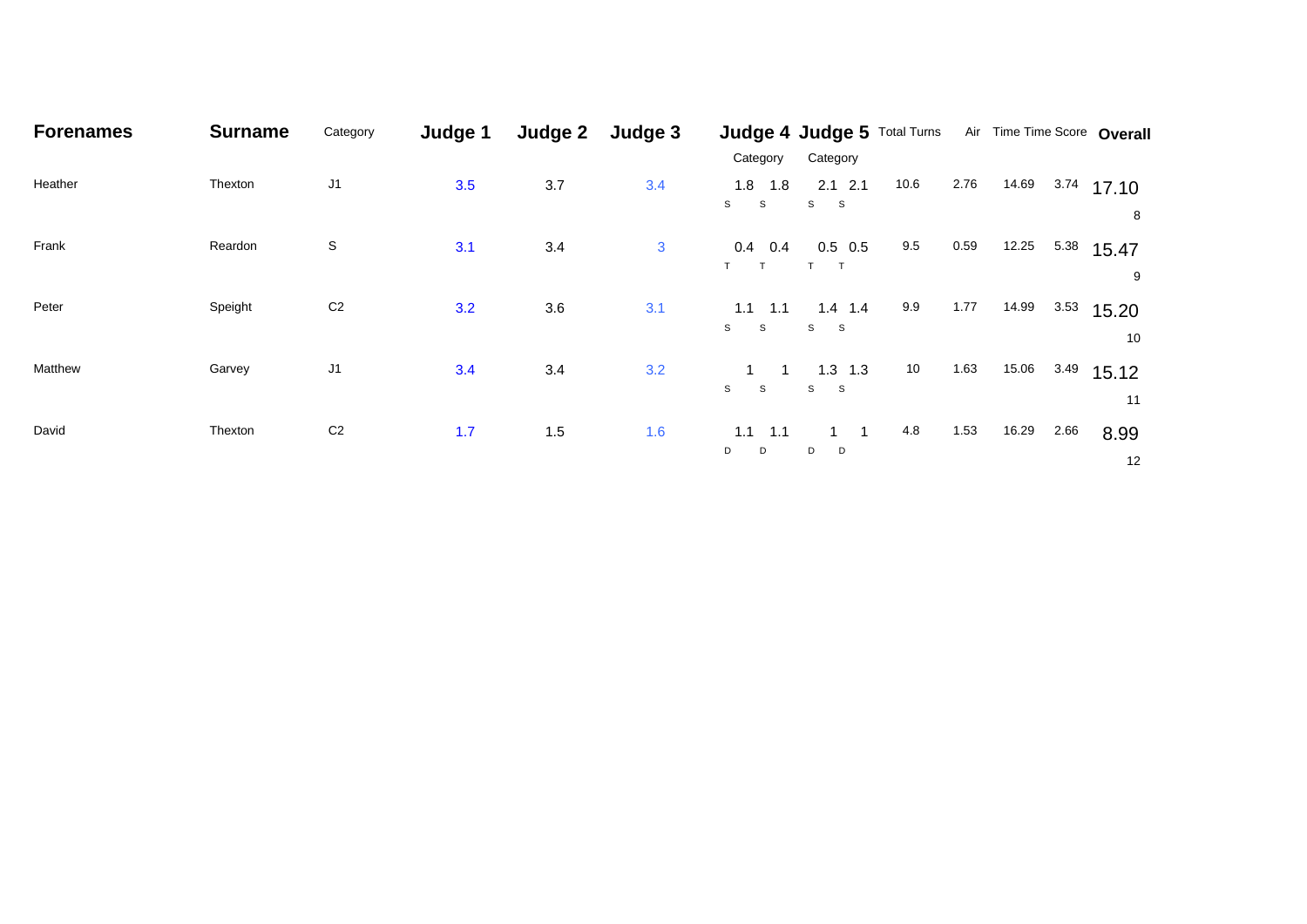| Moguls British Artificial Moguls, Oct 14th 2006 | Chief of Calculations: Chris Dev             | <b>Round 1 Results</b> |       |  |  |  |
|-------------------------------------------------|----------------------------------------------|------------------------|-------|--|--|--|
| Technical Delegate: Iain Mackay                 | Judge 1: Martin Carr<br>Judge 2: Peter Bates |                        |       |  |  |  |
| Head Judge: Martin Carr                         | Judge 3: Chris Dey                           |                        |       |  |  |  |
| <b>Chief of Competition: Peter Bates</b>        | Judge 4: Mike Smith<br>Judge 5: Kay Bates    | Pace Time:             | 11.89 |  |  |  |

.

| <b>Names</b> |          | Category       |                         | Turns J1-3 | Air J4-5       |                                          |                                              | Total Turns and Air |      | Time in Sec and Scor |      | <b>Overall</b> |                          |
|--------------|----------|----------------|-------------------------|------------|----------------|------------------------------------------|----------------------------------------------|---------------------|------|----------------------|------|----------------|--------------------------|
|              |          |                |                         |            |                |                                          | Jump Categor                                 |                     |      |                      |      |                |                          |
| ANDREW       | LONGLEY  | J1             | 4.4                     | 4.5        | 4.4            | 2.2<br>2.2<br>bP<br>bP                   | $2.3$ 2.3<br>bP<br>bP                        | 13.3                | 5.44 | 12.69                | 5.08 | 23.82          | $\overline{\phantom{1}}$ |
| Jack T       | Smith    | J <sub>1</sub> | $\overline{\mathbf{4}}$ | 4.1        | 4.1            | 2.3<br>2.3<br>bP<br>bP                   | $\overline{a}$<br>$\overline{2}$<br>bP<br>bP | 12.2                | 5.19 | 11.91                | 5.61 | 23             | $\overline{2}$           |
| Ben          | Parkes   | J <sub>1</sub> | 4.1                     | 4          | $\overline{4}$ | $2.2$ 2.2<br>bP<br>bP                    | 2.1<br>2.1<br>bP<br>bP                       | 12.1                | 5.2  | 13.44                | 4.58 | 21.88          | 3                        |
| Ben          | Lonsdale | S              | 3.9                     | 3.8        | 3.9            | $1.9$ 1.9<br>3<br>3                      | $1.9$ 1.9<br>3<br>$\overline{\mathbf{3}}$    | 11.6                | 4.58 | 13.34                | 4.64 | 20.82          | 4                        |
| James        | Machon   | J <sub>1</sub> | 4.4                     | 4.5        | 4.4            | $1.3$ 1.3<br>$\mathsf{s}$<br>$\mathsf S$ | $1.4$ 1.4<br>S<br><b>S</b>                   | 13.3                | 1.91 | 13.43                | 4.58 | 19.79          | 5                        |
| Ellie        | Koyander | J <sub>1</sub> | 4.2                     | 4.5        | 4.4            | $1.3$ 1.3<br>$\mathbb S$<br>S            | $1.2$ 1.2<br>S<br>$\mathbf{s}$               | 13.1                | 1.77 | 14.91                | 3.59 | 18.46          | 6                        |
| David        | Thexton  | C <sub>2</sub> | 3.9                     | 3.7        | 3.5            | $1.1$ 1.1<br>$\mathsf{s}$<br>$\mathsf S$ | $1.4$ 1.4<br>S<br><sub>S</sub>               | 11.1                | 1.77 | 13.96                | 4.23 | 17.1           | $\overline{7}$           |
| Frank        | Reardon  | $\mathbb S$    | 3.4                     | 3.6        | 3.5            | 1<br>$\mathbf{1}$<br>$\mathsf S$<br>S    | $0.9$ 0.9<br>S<br>$\mathbf{s}$               | 10.5                | 1.34 | 12.78                | 5.02 | 16.86          | 8                        |
| Heather      | Thexton  | J1             | 3.2                     | $3.5\,$    | 3.1            | $1.9$ 1.9<br>S<br>S                      | $1.9$ 1.9<br>S<br>$\mathbf{s}$               | 9.8                 | 2.68 | 14.72                | 3.72 | 16.2           | 9                        |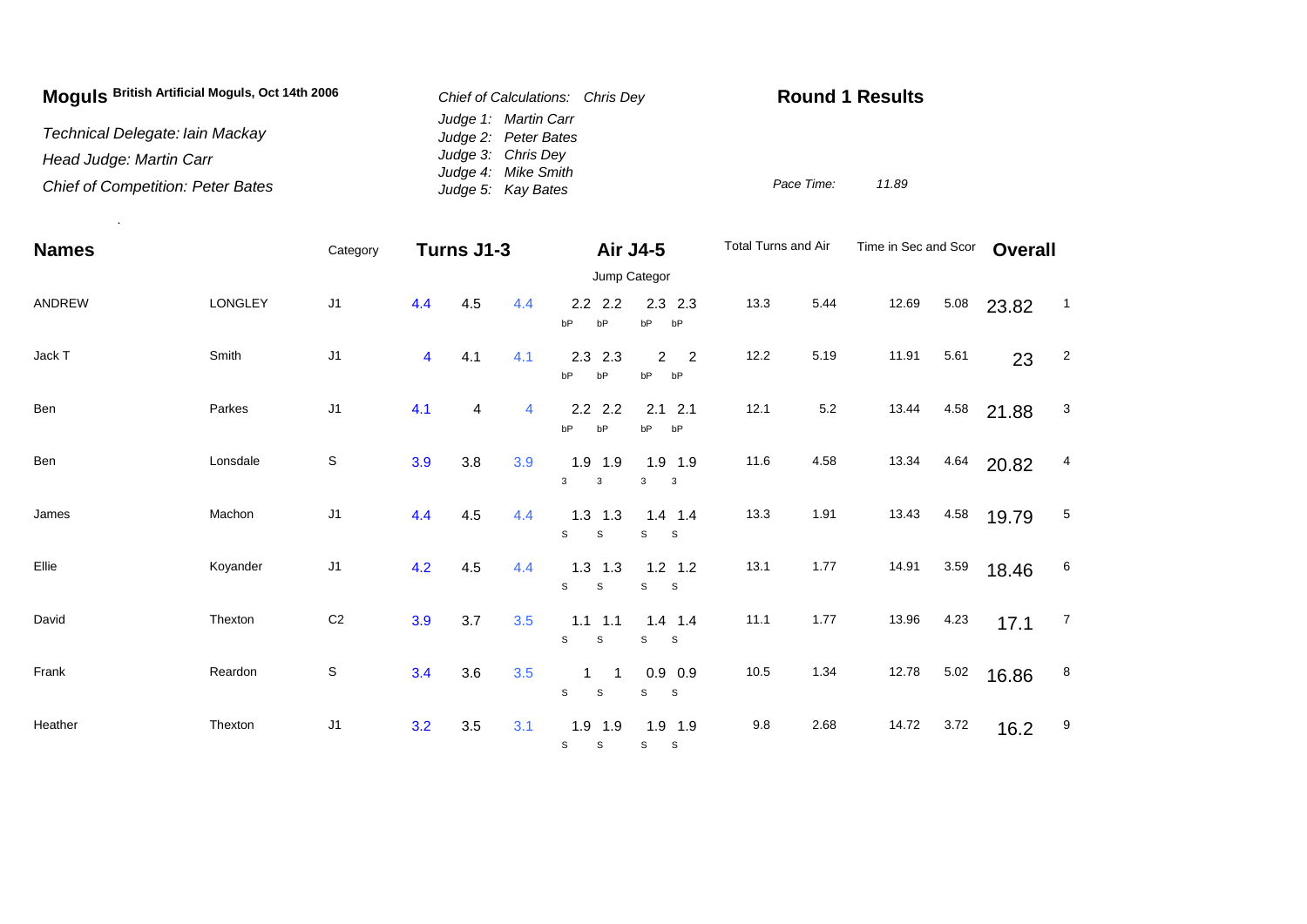| <b>Names</b>            |                  | Category       |     | Turns J1-3 |     |                                         | <b>Air J4-5</b>                             | Total Turns and Air |      | Time in Sec and Scor |      | <b>Overall</b> |    |
|-------------------------|------------------|----------------|-----|------------|-----|-----------------------------------------|---------------------------------------------|---------------------|------|----------------------|------|----------------|----|
|                         |                  |                |     |            |     |                                         | Jump Categor                                |                     |      |                      |      |                |    |
| Matthew                 | Garvey           | J <sub>1</sub> | 3.8 | 4          | 3.5 | $0.6$ 0.6<br>$\mathsf S$<br>S           | $\mathbf 1$<br>-1<br>$\mathbf S$<br>S       | 11.3                | 1.12 | 15.88                | 2.94 | 15.36          | 10 |
| Kate Elizabeth          | Williams         | J <sub>1</sub> | 3.2 | 3.2        | 3.1 | 1<br>-1<br>3<br>$\mathsf 3$             | $0.9$ 0.9<br>3<br>$\mathbf{3}$              | 9.5                 | 2.29 | 15.38                | 3.27 | 15.06          | 11 |
| Peter                   | Speight          | C <sub>2</sub> | 3.3 | 2.9        | 3   | $1.6$ 1.6<br>S<br>S                     | $1.4$ 1.4<br>S<br>$\mathsf S$               | 9.19                | 2.12 | 15.47                | 3.21 | 14.52          | 12 |
| Simon Christopher Peter | Ashton           | M              | 3.6 | 3.7        | 3.7 | $0.2 \quad 0.2$<br>St<br>St             | $0.4$ 0.4<br>St<br>St                       | 11                  | 0.3  | 16.25                | 2.69 | 13.99          | 13 |
| Ryan                    | Kaye             | C <sub>2</sub> | 2.9 | 3.1        | 3   | 1.5<br>1.5<br>3<br>$\mathsf 3$          | $1.3$ $1.3$<br>$\mathbf{3}$<br>$\mathbf{3}$ | 9                   | 3.38 | 17.9                 | 1.58 | 13.96          | 14 |
| Alexandra L             | Houston          | C <sub>1</sub> | 2.7 | 3.3        | 2.4 | 1.4<br>1.4<br>S<br>$\mathsf s$          | $1.3$ $1.3$<br>S<br>$\mathsf S$             | 8.4                 | 1.91 | 16.47                | 2.54 | 12.85          | 15 |
| Joe                     | Hides            | C <sub>1</sub> | 2.7 | 2.7        | 2.5 | $1.4$ 1.4<br>S<br>$\mathsf s$           | $1.4$ 1.4<br>S<br>$\mathsf S$               | $7.9$               | 1.98 | 15.97                | 2.87 | 12.75          | 16 |
| Jannick                 | Fjeldsoe         | C <sub>1</sub> | 2.6 | 2.9        | 2.7 | $1.7$ 1.7<br>$\mathbb S$<br>S           | $1.8$ 1.8<br>S<br>$\mathsf S$               | 8.19                | 2.46 | 17.5                 | 1.85 | 12.5           | 17 |
| Josef                   | Tomlinson        | C <sub>1</sub> | 2.2 | 2.1        | 2.1 | $1.7$ 1.7<br>$\mathsf S$<br>S           | $1.7$ 1.7<br>S<br>S                         | 6.4                 | 2.4  | 17.34                | 1.95 | 10.75          | 18 |
| Molly                   | Summerhayes      | Mi             | 2.5 | 2.4        | 2.4 | $1.7$ 1.7<br>S<br>$\mathsf S$           | $1.6$ 1.6<br>S<br>S                         | 7.3                 | 2.33 | 18.63                | 1.09 | 10.72          | 19 |
| Sam                     | Houston          | Mi             | 1.9 | 1.7        | 1.7 | $1.7$ 1.7<br>$\mathbb S$<br>$\mathsf S$ | $1.7$ 1.7<br>$\mathsf{s}$<br>S              | 5.3                 | 2.4  | 15.97                | 2.87 | 10.57          | 20 |
| Hannah J                | Handford-Styring | Mi             | 1.8 | 1.9        | 1.7 | $1.7$ 1.7<br>S<br>$\mathbb S$           | $1.6$ 1.6<br>S<br>$\mathsf S$               | 5.4                 | 2.33 | 17.31                | 1.97 | 9.7            | 21 |